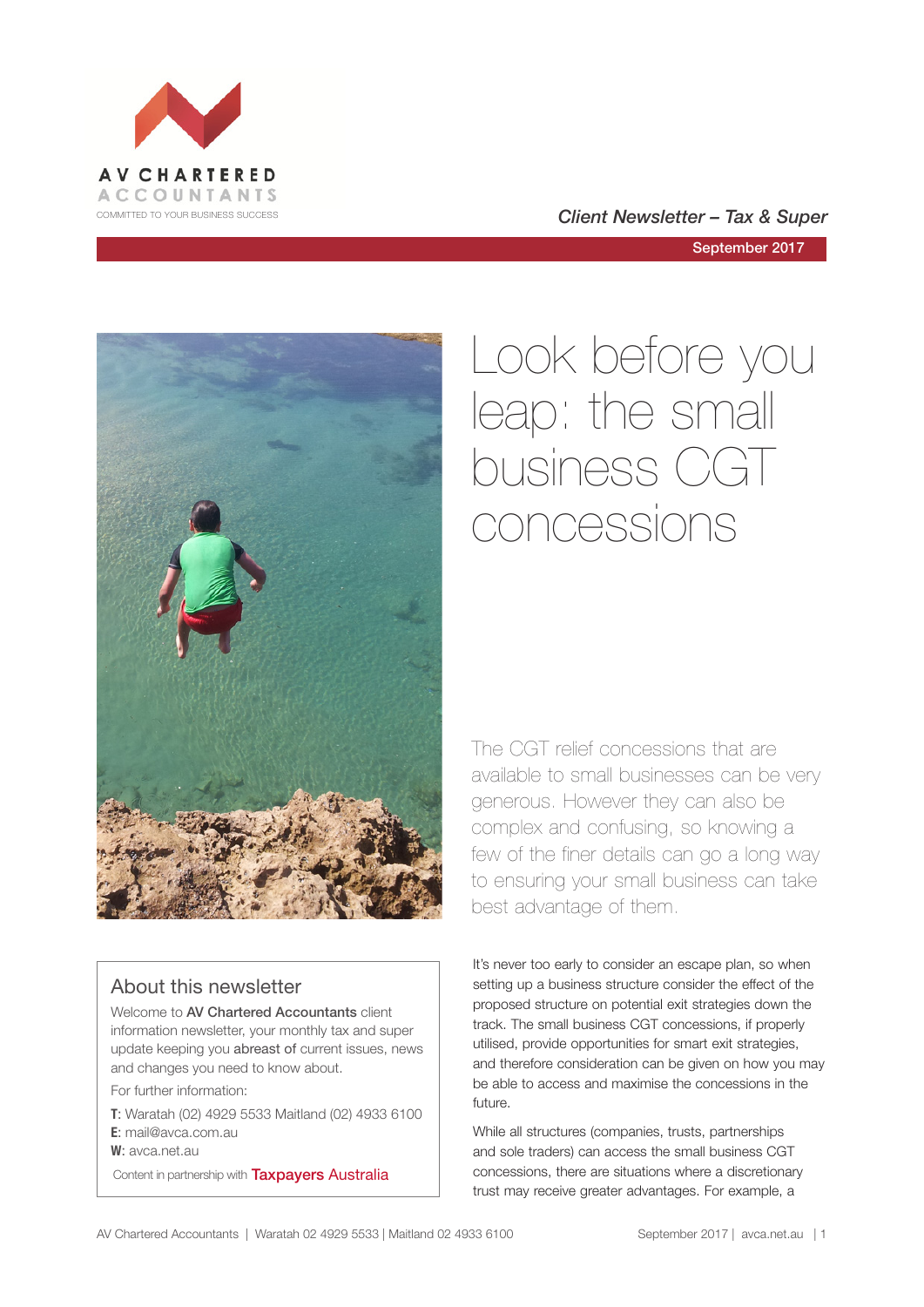#### Look before you leap: the small business CGT concessions *cont*

company may find that it can reduce a capital gain via the small business 50% active asset reduction, but not have sufficient franking credits to pass on this benefit to shareholders in a tax-effective manner. Similarly, a unit trust may access the concessions but find that some of the benefit is undone via the application of certain CGT events (for example, a unit trust makes a payment to a unitholder containing a nonassessable amount).

Naturally the small business CGT concessions are only one factor that should be considered in choosing an appropriate business structure. For example, if a business intends to conduct research and development activities it may not be the best option to consider a trust structure only to find that the R&D tax incentive is only available to companies.

# Don't just set-and-forget

It is important to be mindful of changes in legislation (which we can help you with), and this is especially true of the small business CGT concessions, which are the subject of frequent changes in law and interpretation.

Consider for example if a business is on the verge of not satisfying the \$6 million maximum net asset value test. Thought could be given to selling an asset to an associate, however it is necessary to identify the most appropriate time to take this action, as in the context of the maximum net asset value test this must be satisfied just before any "CGT event".

A CGT asset is defined as any kind of property or a legal or equitable right that is not property. A CGT asset

In one court case, it was deemed that a transaction occurred when a heads of agreement was entered into, not when the contract of sale was signed. In another case, shareholders signed a letter indicating their agreement to sell their shares. The letter stipulated a requirement of exclusive dealing between the parties and made reference to certain contractual conditions (including that the purchaser would undertake due diligence). The court found that the sale happened when the letter was signed, not when the ultimate contract was executed.

# Maximum net asset value know what to count

Satisfying the maximum net asset value test requires that the total of the net value of CGT assets, and the net value of the CGT assets of connected entities and affiliates (associated entities), does not exceed \$6 million. Net assets refers to the market value of the assets after subtracting liabilities that are related to those assets, as well as certain provisions.

A CGT asset is defined as any kind of property or a legal or equitable right that is not property. Depreciating assets and trading stock are both CGT assets. Do not exclude these assets merely because the profit on their disposal is taxed under a different regime. This may not be a common consideration today, but similarly while CGT assets acquired before 20 September 1985 may not attract CGT on disposal, they are still taken into account for the purpose of this test. The same is true of non-taxable Australian property held by nonresident taxpayers.

The provisions that may be deducted are for annual leave, long service leave, unearned income and tax liabilities. Be careful not to overlook these provisions if they are not disclosed in the financial statements.

### Know what doesn't count

When applying the maximum net asset value test, certain assets may be disregarded. By maximising these exclusions, it may be possible to bring the aggregated net assets of the business and associated entities below \$6 million. This may be done, for example, by purchasing or improving an excluded asset and:

- maximising superannuation contributions, or
- making a bona fide gift to a recipient who is not connected to the taxpayer.

An asset that is owned by an individual and is being used solely for the personal use and enjoyment of that individual or their affiliate is an excluded asset. A holiday home may be an example of such an asset, but vacant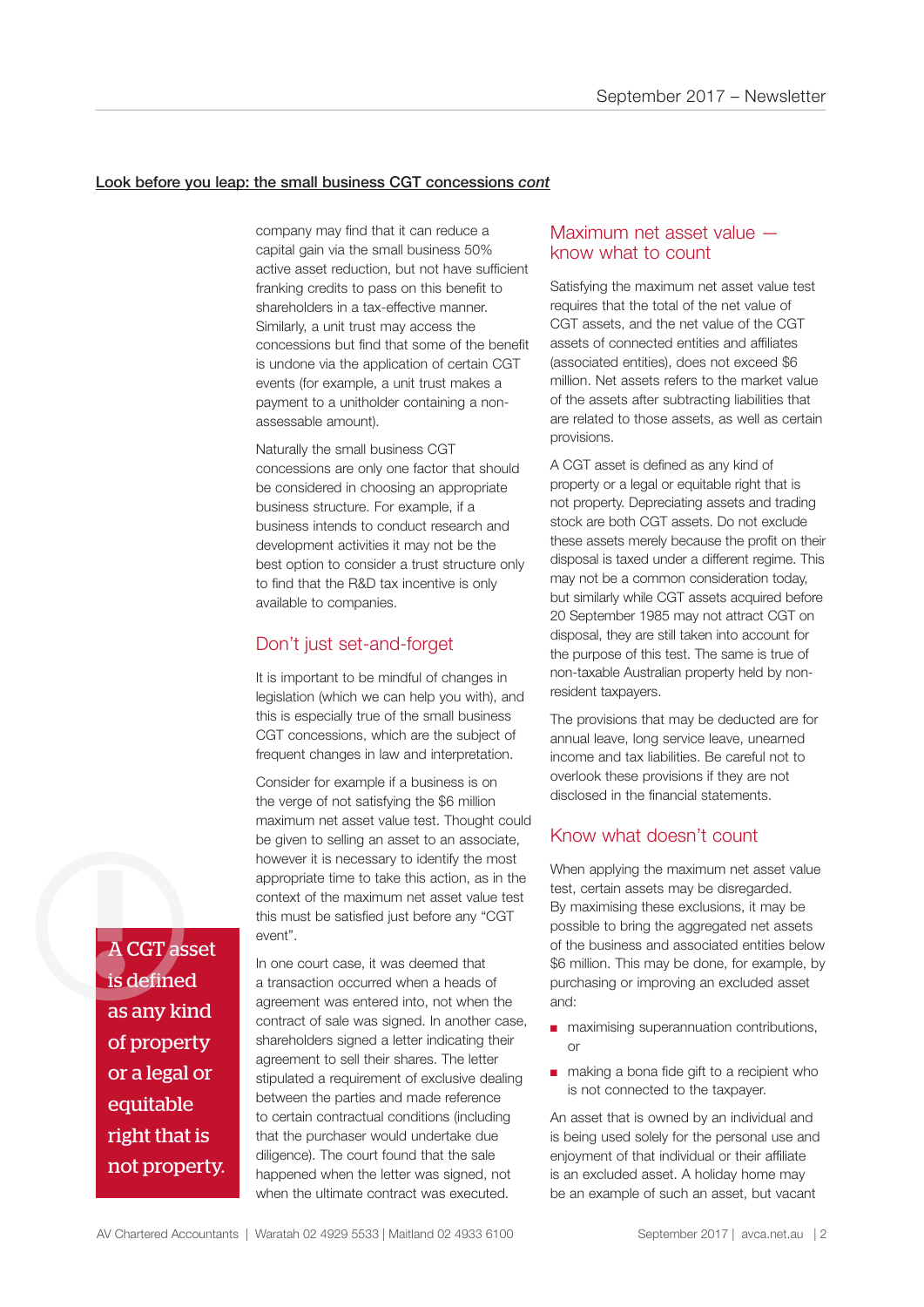#### Look before you leap: the small business CGT concessions *cont*

land on which an individual intends to construct a holiday home will not qualify.

The ATO's view is that the use of an asset over its entire ownership period should be considered – not only how the asset was being used at the time of the CGT event. The Commissioner believes that any non-personal use of an asset at any stage of its ownership period can render it ineligible to be disregarded.

An individual's main residence is another example of an excluded asset, though it would not be fully excluded if the individual used it for income producing purposes, such that they could claim a deduction for interest during part of the ownership period.

A deduction for interest (if any were incurred) would be available if a part of the home were set aside exclusively as a place of business, was clearly identifiable as such, and was not readily adaptable for private use. A doctor's surgery located within a home is an example. Income producing use by an individual other than the owner would not prevent the dwelling to be excluded. For example, a doctor working from home may be well advised to ensure that their spouse owns the house outright.

# Don't assume the sale price is the market value

The maximum net asset value test asks taxpayers to obtain a market value of relevant CGT assets, which is to be determined in accordance to common law principles. In most cases, the market value of an asset will be the price agreed to by parties dealing at arm's length.

However there are cases where the courts have found that market value and sale price have diverged. This may occur where a buyer is willing to pay more than an asset's intrinsic value because it has a particular adaptability or usefulness to them (for example, a parcel of land that a neighbour to it is keen to acquire).

Market value and sale price may also diverge in cases of aggregated disposals where, for example, a taxpayer is one of three equal shareholders who sell their shares to a single purchaser, where a premium is included due to the sale resulting in the buyer thereby obtaining control of the company.

Taxpayers who wish to argue that the proceeds from the sale of an asset are greater than its market value should remember that they bear the onus of proof. It is not enough to merely find flaws in the ATO's valuation. It would be wise to obtain the services of an independent professional valuer – preferably one with relevant experience in the asset being valued. Tax law is rife

with examples of the courts failing to accept a valuation because the methodology was flawed, so the valuer should clearly document the process they undertook and be prepared to justify it.

## Active asset test, cautionary note

One condition that must be met to access the small business CGT concessions is that the CGT assets must be "active" assets. Remember to look back at an asset's use over its relevant ownership period to determine whether it satisfies the active asset test. Unfortunately some business owners incorrectly assume that an asset that is currently active has always been so.

To satisfy the active asset test, if the asset has been owned for less than 15 years, it must have been an active asset for at least half of the ownership period. Once an asset has been active for 7.5 years, it will always satisfy the active asset test no matter how long the asset has been owned. From that point, if it ceases to be active for any reason, this will not prevent it from satisfying the active asset test.

Whether a share or unit is an active asset depends on the underlying assets. Broadly, they will be active if 80% or more of the market value of all assets of the company or trust are active or otherwise included. A share (rather than asset) sale can often be preferable to the vendor, so disposing of any non-active assets (especially pre-CGT assets if possible) to enable the shares or units to get above this 80% threshold is another option to be considered.

### Sometimes, being in business isn't enough

Certain assets are specifically excluded from being an active asset. One such exclusion applies to assets that have a main use by the taxpayer to derive rent, unless the main use for deriving rent was only temporary.

There is a misconception among some that this exception does not apply where the taxpayer carries on a business of leasing properties. The courts have rejected this argument, stating clearly that it does not matter if the taxpayer is in the business of leasing properties or not.

That is not to say that all income derived from allowing third parties to use property is considered "rent" for the purposes of the exclusion. The ATO has at various times previously ruled that income derived from a commercial storage facility, boarding houses, holiday apartments and caravan parks were not rent. Conversely it has also found that payments for short stays in a holiday unit were rent. The key factor to consider is whether the occupier has a right to exclusive possession and quiet enjoyment of the property.  $\blacksquare$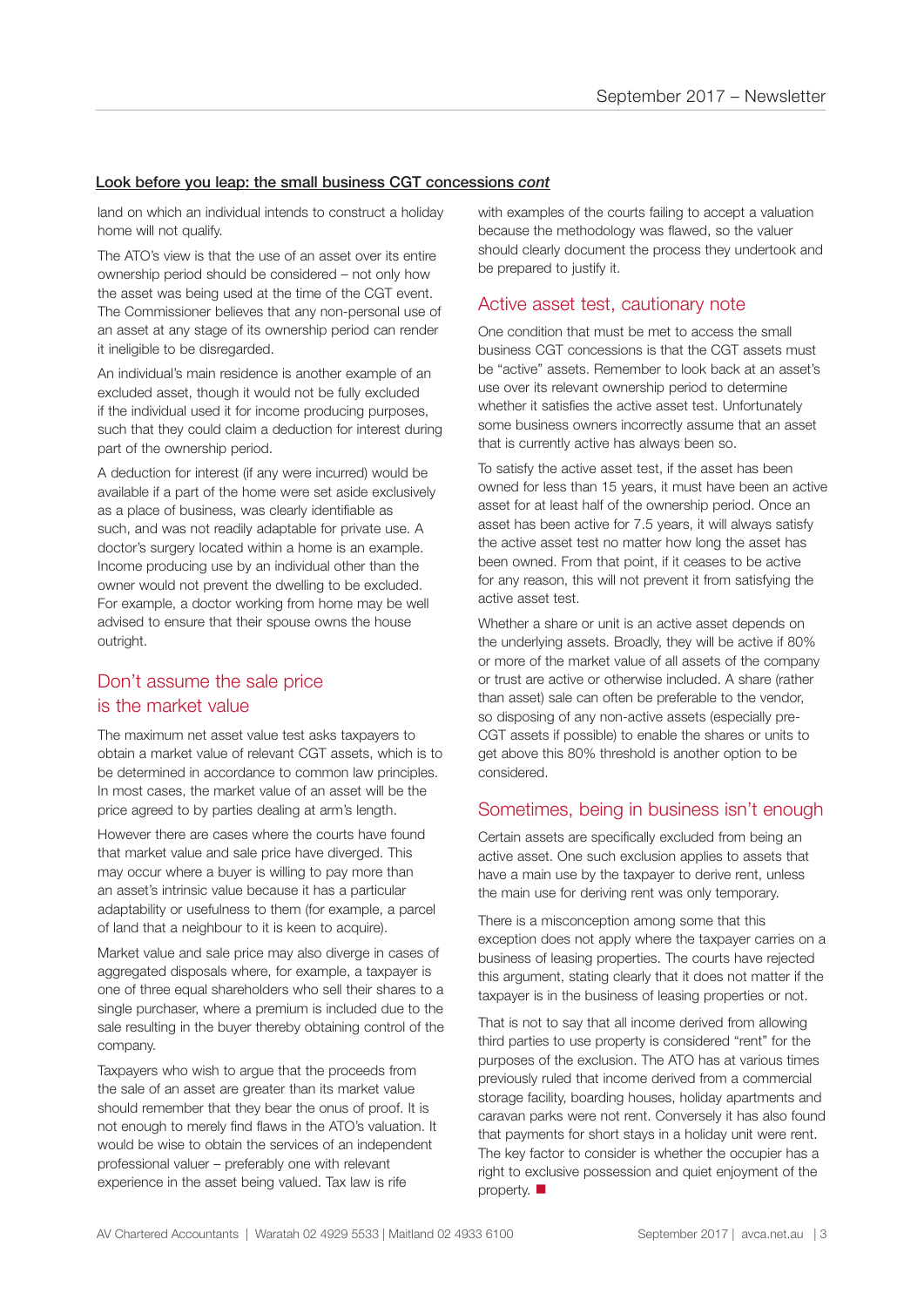

Treasury was concerned that some trustees would try<br>to get around the \$1.6 million transfer balance cap (TBC) through the strategic use of an LRBA. Thankfully the new rules do not affect LRBAs entered into before 1 July 2017.

There was concern raised by some that the new rules would apply to refinancing existing loans, however guidance from the ATO makes it clear the new rules do not apply to existing loans that are refinanced or to contracts entered into before 1 July 2017 but not finalised until on or after that date.

#### NEW RULES IN PLAIN ENGLISH

What the new rules do in effect is ensure that a particular member of a fund is not able to manipulate arrangements to get around the TBC. The changes guarantee that the TBC rules apply appropriately where there is a repayment of an LRBA that transfers value from accumulation interests into retirement phase interests. It does this by creating an additional transfer balance credit. The credit is the amount equal to the increase in the value of a particular member's retirement phase superannuation interests that they receive. These rules only apply to SMSFs and complying superannuation funds with less than five members.

# Ireasury amends LRBA requirements for SMSFs – again

As if the new transfer balance cap rules were not complicated enough, the government has passed legislation that complicates it further where an SMSF starts a limited recourse borrowing arrangement (LRBA) from 1 July 2017.

The particular member will receive a transfer balance credit when the superannuation provider (the SMSF) transfers a payment in regard to an LRBA that creates an increase in the value of the superannuation interest that is supporting the income stream they are receiving in retirement phase.

The timing of the credit arises at the time that the payment is made, however, the amount of the credit is only the amount by which the superannuation income stream has increased in value. The reason for this is to ensure that a member's transfer balance account reflects shifts of value between a fund's retirement phase and accumulation assets. This is no different to the way a transfer from an accumulation phase is dealt with at the time that a superannuation income stream is created.

Any repayment amount of an LRBA has the effect of increasing the value of the underlying superannuation interest. For this reason, where the repayment of the LRBA is sourced from the same assets that support the particular superannuation interest, it does not change the overall value of the superannuation interest because the reduction in the LRBA liability is offset by a corresponding reduction in cash. This, therefore, does not create a transfer balance credit. It is only when part or all of the income paying off the LRBA comes from an accumulation interest also held by the member that the credit applies.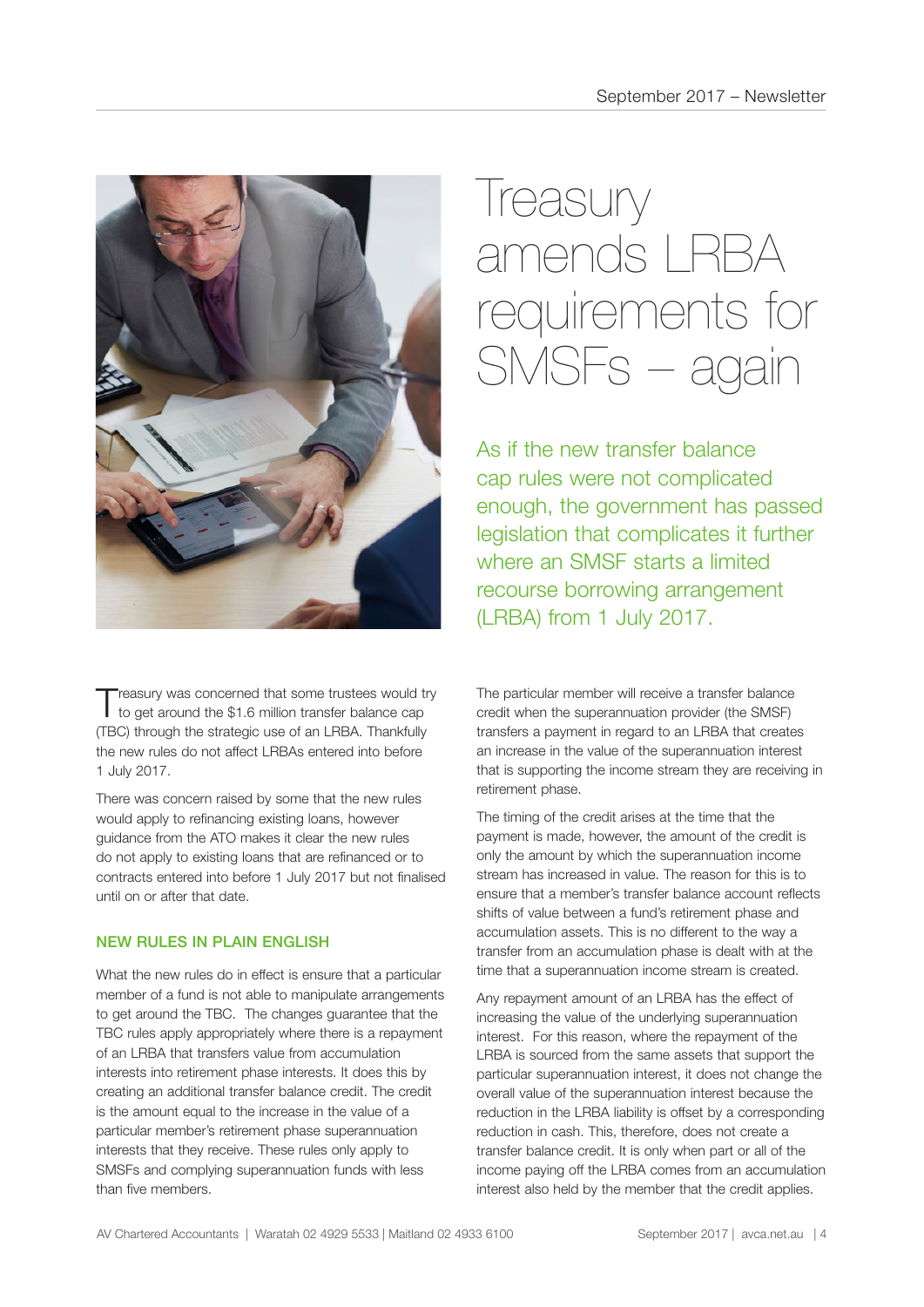#### Treasury amends LRBA requirements for SMSFs – again *cont*

#### WHAT ABOUT EXCESS TRANSFER BALANCE?

It is clear from the new rules that this new form of transfer balance credit may cause a member to also have excess transfer balance. If this is the case, the member can roll back an amount equal to the credit through a commutation or partial commutation of the superannuation income stream. This commutation of the income stream will allow the member to have a transfer balance debit. When this causes a commutation of the superannuation income stream, this does not necessitate any changes to the underlying assets in the fund. However, the fund's access to the various earnings tax exemptions may be affected by doing so.

#### TBC CREDIT TRANSACTIONS

There is a real concern the new rules will create a reporting nightmare. The problem is that every repayment will cause a TBC credit transaction to arise. Since every new TBC credit transaction must be reported to the ATO, this could create the situation of a large amount of reporting, which would be a nuisance to both the fund administrators and the ATO. This would also seem to go against the intent of the legislation.

For example if the fund made fortnightly payments to pay off the LRBA and part of that repayment comes from accumulation interest, then the fund must report to the ATO every fortnight.

#### LRBAS ORIGINALLY PROPOSED TO COUNT TOWARDS TOTAL SUPER BALANCE

The original proposal was for LRBAs to count towards the "total superannuation balance" so that it was increased by the amount of the asset that supports one or more of their superannuation interests that are subject to an LRBA. It was proposed that the amount by which an individual's total superannuation balance is increased is equal to a proportion of the outstanding balance of the LRBA.

The concern was that by including the LRBA in the total superannuation balance, it would in effect make LRBAs pointless for the majority of those that wanted to use them. SMSF avisers lobbied the government hard to change its mind, and at least for the moment this proposal has not been progressed.

#### **CONCLUSION**

If you currently have an LRBA in place, rest easy. The government has made it clear that the new rules do not apply if you are refinancing an existing LRBA.

Contact us to get a full understanding of how these new rules apply and whether or not you need to be concerned by them. The simplest way to avoid the new rules is to ensure that any LRBA asset transferred to the assets underlying a superannuation pension are paid off from either or both of the income from the LRBA asset and cash in the superannuation pension, not from an accumulation asset.  $\blacksquare$ 

This information has been prepared without taking into account your objectives, financial situation or needs. Because of this, you should, before acting on this information, consider its appropriateness, having regard to your objectives, financial situation or needs. Liability limited by a scheme approved under professional standards legislation (other than for acts or omissions of financial services licensees).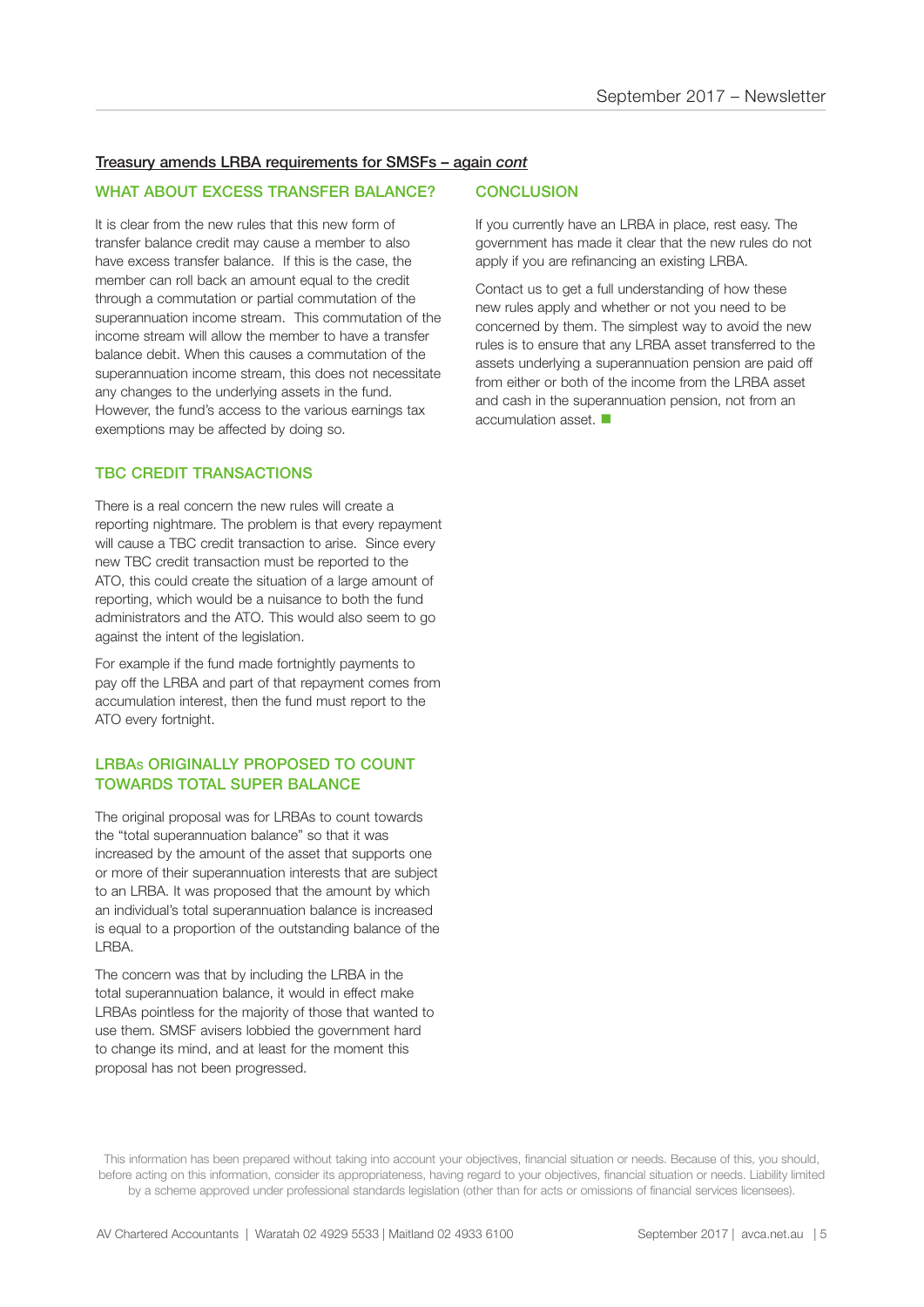# Are those investment returns on **revenue** or **capital** account?

Investment returns can be on revenue or capital account. Similarly investment expenditure could also be on revenue or capital account. The distinction between revenue and capital is not always clear and the characterisation of a receipt will ultimately depend on the circumstances that apply to the taxpayer.

The distinction between an income and capital receipt has been likened to the fruit and the tree, where the capital amount is the tree and the fruit being the return of income from the capital. Generally an income receipt is regarded as an amount that is regular, recurrent or periodic and income tax applies to a net amount of income. A good example is dividend returns from a shareholding.

However, it is not always clear whether an amount should be treated as income or capital. What may appear to be a capital gain for example may in fact be classified more correctly as income where the taxpayer had a profitmaking intention relevant to a particular transaction.

The intention of the taxpayer when the asset is acquired (or any subsequent change of intention) and the length of the ownership period may be relevant in determining whether a gain is on revenue or capital account. Note also where the amount is a capital return, the investor may have access to the CGT discount provisions which provides a better tax result than would be the case where it is fully taxed as ordinary assessable income.

Similarly the treatment of an outgoing as either on capital or revenue account is important to determine whether an immediate deduction is allowable or whether the outgoing forms part of the cost base of a CGT asset.

Matters to be considered when deciding whether an outgoing is revenue or capital in nature include:

- **the character of the advantage sought by the outgoing**
- the advantage sought by the taxpayer, and
- **how the advantage comes about (for example,** recurrent payments).

Generally, those holding assets fall into two categories – traders and longer term investors.

#### **Traders on revenue account**

Generally, where the holder of an asset carries on activities for the purpose of earning income from buying and selling such assets, that holder will be in the business of trading. Generally, a trader:

- **holds assets as trading stock**
- includes gross receipts from the sale of assets as income
- recognises expenses incurred in relation to trading activities as allowable deductions, and
- includes in assessable income investment returns such as interest, dividends and distributions.

Note that where the holder of an investment product enters into an isolated transaction with a profit making intention, they will generally not be considered to be in the business of trading. However, any net profit from the transaction will be assessable on revenue account.

### **Investors on capital account**

Where investments are held with the intention of earning regular income from the holding of those investments only, the holder may be seen as generally being an investor and not carrying on a business.

This type of investor generally:

- does not include gross receipts from the sale of investments as income. Any net gain is assessable pursuant to the capital gains tax provisions
- cannot include capital losses from the sale of investments against income from any other sources except current or future capital gains (in other words, quarantining these losses)
- cannot include expenses incurred in relation to buying and selling investments as a deduction when incurred. These are taken into account in determining the amount of any capital gain or loss instead, and
- includes investment returns such as interest, dividends and distributions in assessable income.  $\blacksquare$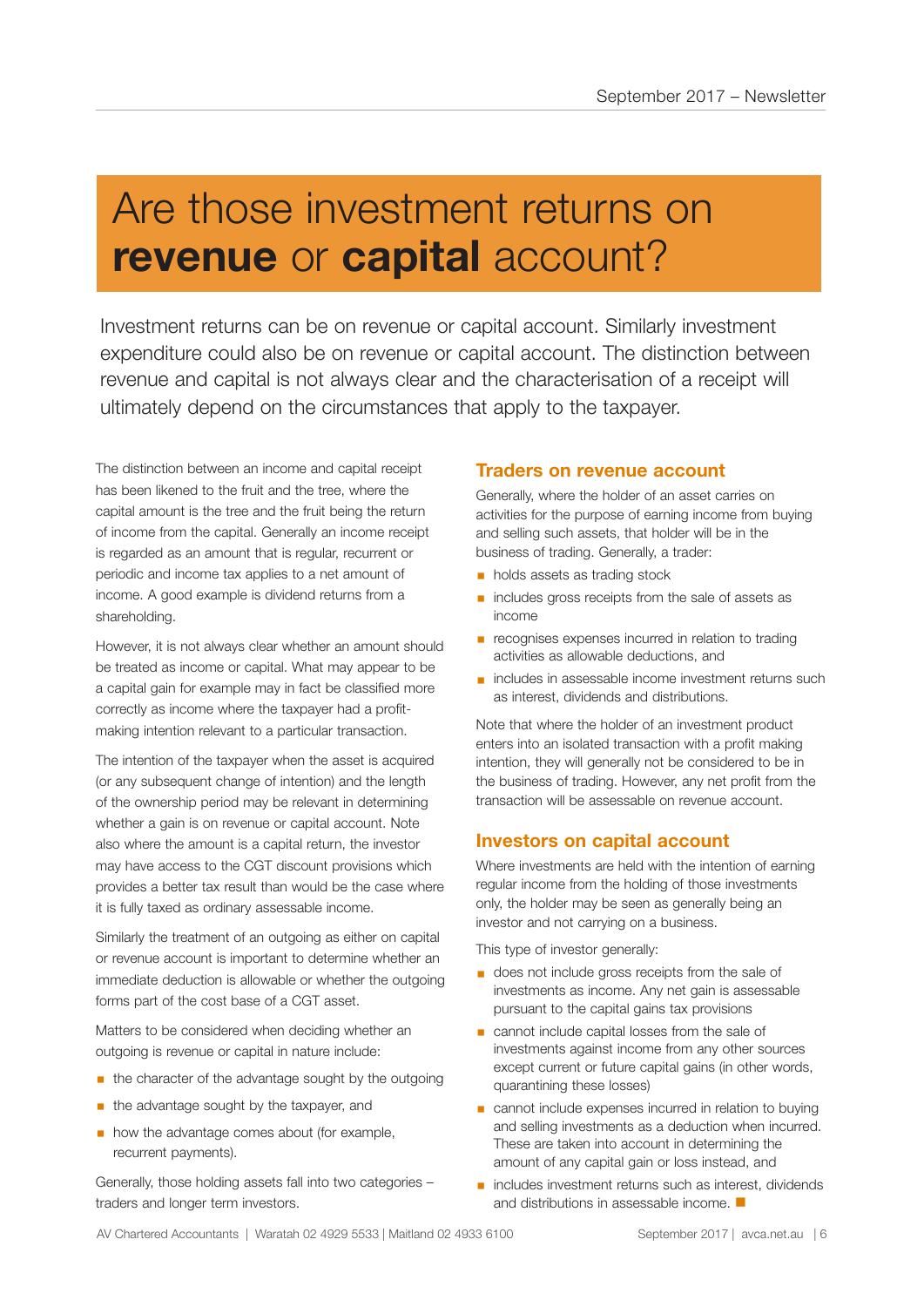# **Do you need to lodge your tax return early?**

If you are planning to permanently leave Australia before the end of the financial year, you may be able to have your tax return lodged early. Generally, the ATO only accepts early lodgment of individual returns in certain perscribed circumstances.

I f you are a resident of Australia for tax purposes, returns lodged before the end of the financial year will be accepted if you are leaving Australia, will cease to be a resident of Australia for tax purposes, and you won't be deriving any Australian sourced income (except in the form of interest, dividends and royalty income). The same applies to those who are already not a resident for tax purposes.

If you will still receive Australian sourced income – besides interest, dividends and royalties – after leaving Australia, you will be required to lodge your return in the usual tax time period (that is, from July 1). The same applies if you have a Higher Education Loan Program (HELP) or Trade Support Loan (TSL) debt, and of course if you are not leaving Australia permanently. And don't forget that using the services of this firm also gives you access to extensions of time to lodge (ask us about this if relevant).

Note that refunds of franking credits may only be claimed by people who were Australian residents for tax purposes at the time the related dividend was received.

If you meet the eligibility requirements to be able to lodge an early return, you need to:

■ collect payment summaries from each of your employers along with any other details regarding income earned while in Australia (payslips are not sufficient as they may not contain final payment details)

- contact the ATO (or have us do that for you) to talk about any outstanding debts, and lodging of any tax returns for earlier years
- consider any recent legislative changes (which we can help you with) that may affect your circumstances when preparing your early return.

Working holiday makers (that is, people on a 417 or 462 visa) who intend to lodge before the end of the current income year will need to supply additional information to help ensure the ATO arrives at the correct outcome due to the changes in the law from January 1, 2017. This includes a note showing income earned from July 1, 2016 to December 31, 2016, any working holiday maker income earned from January 1, 2017 to June 30, 2017, and any deductions associated with those income periods. There is no need to lodge two separate tax returns.

And if you are overseas during the timeframe for lodging your return, but will continue to be an Australian resident for tax purposes or will keep earning Australian sourced income in the form other than only interest, dividends and royalty income, you can have our firm lodge on your behalf.  $\blacksquare$